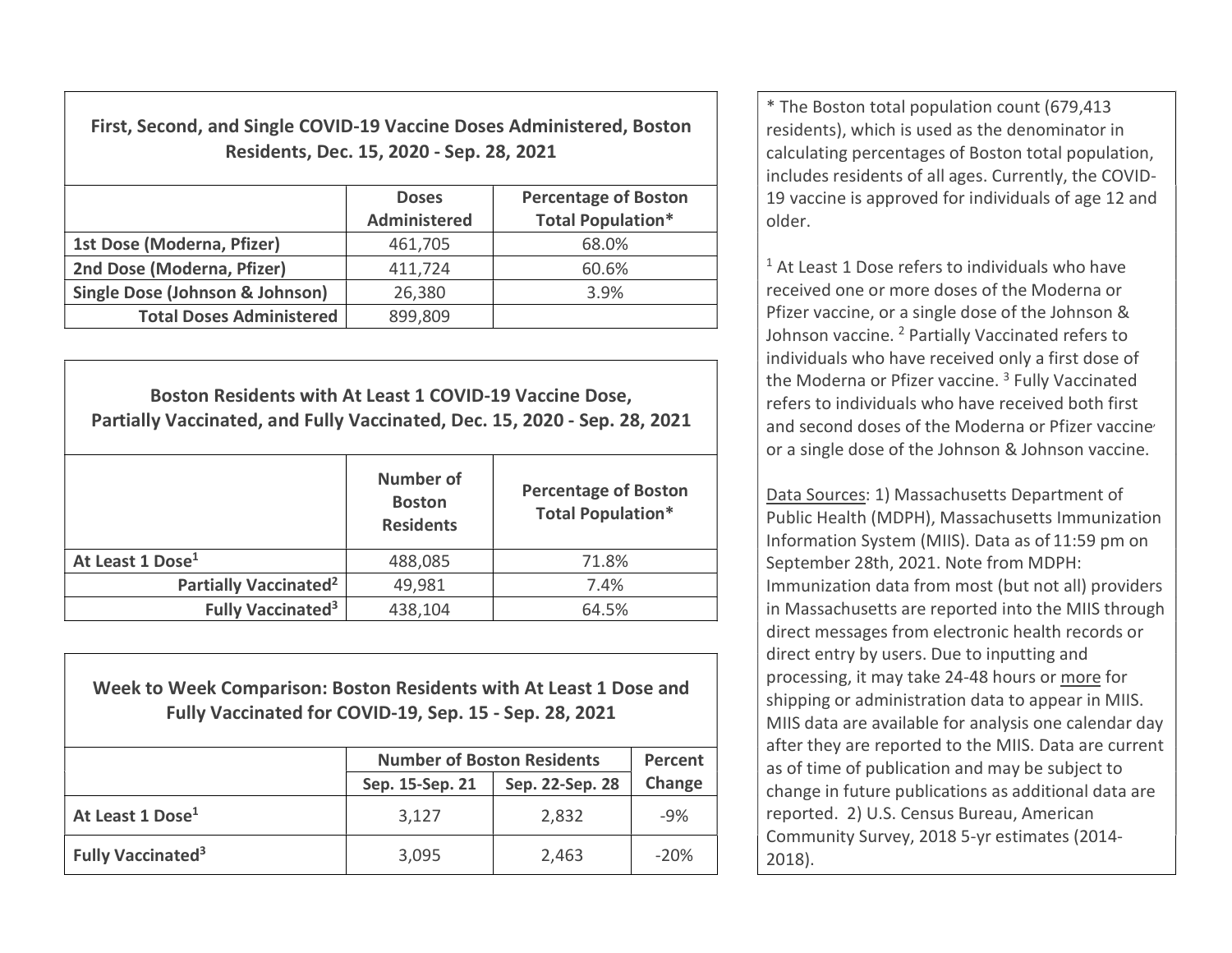

\* Total number of individuals receiving their initial dose in the 10-week period.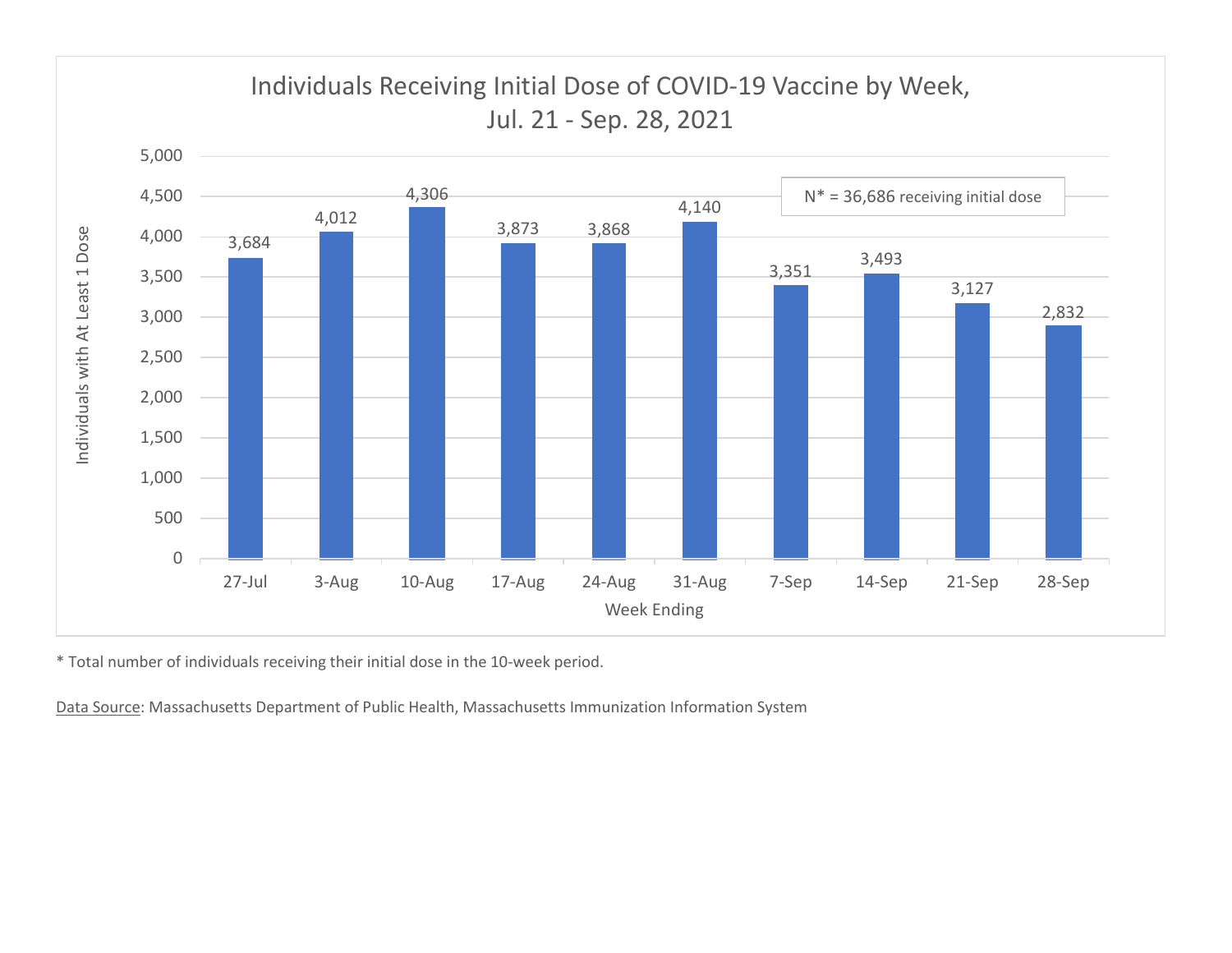

\* Total number of individuals receiving their final dose in the 10-week period.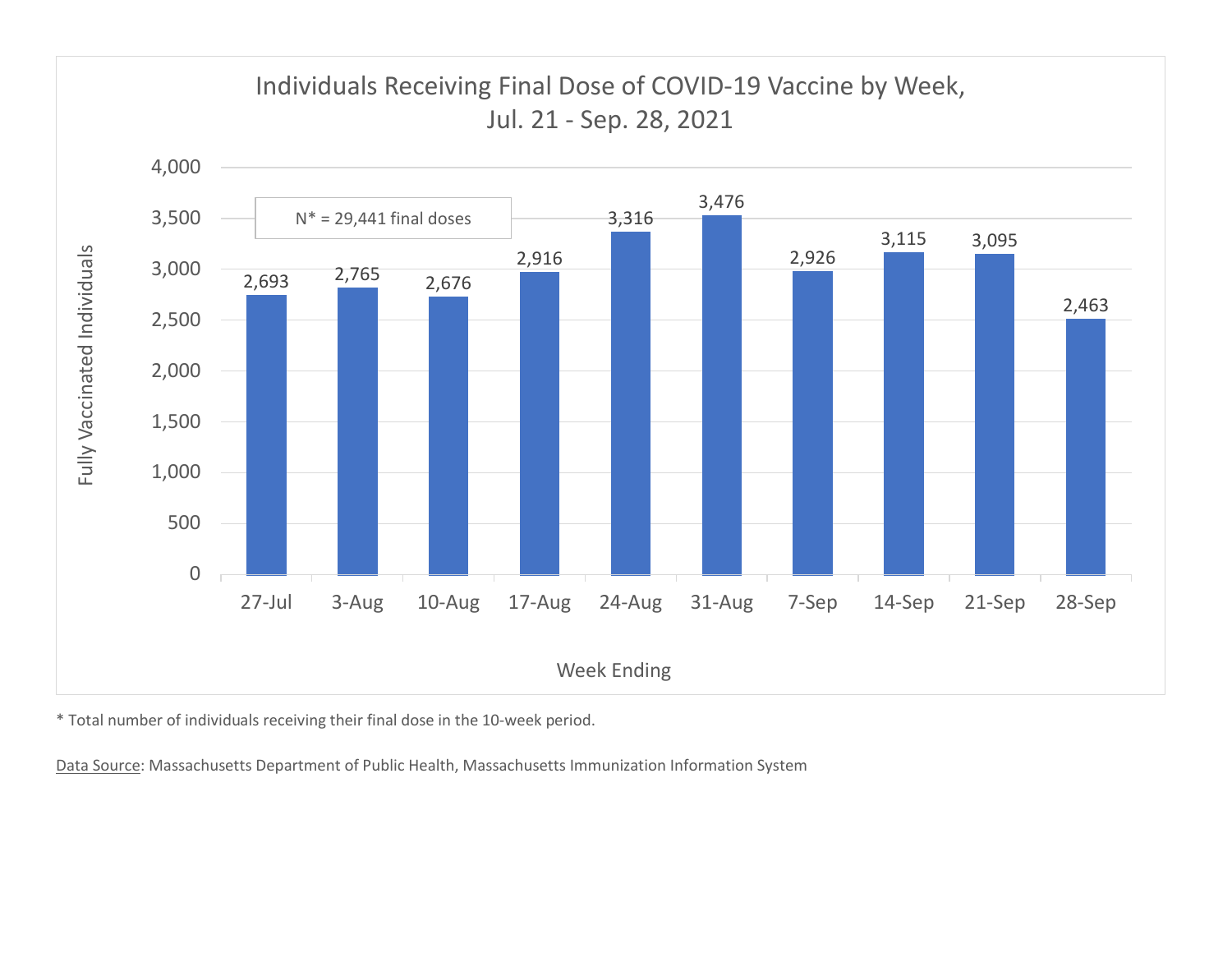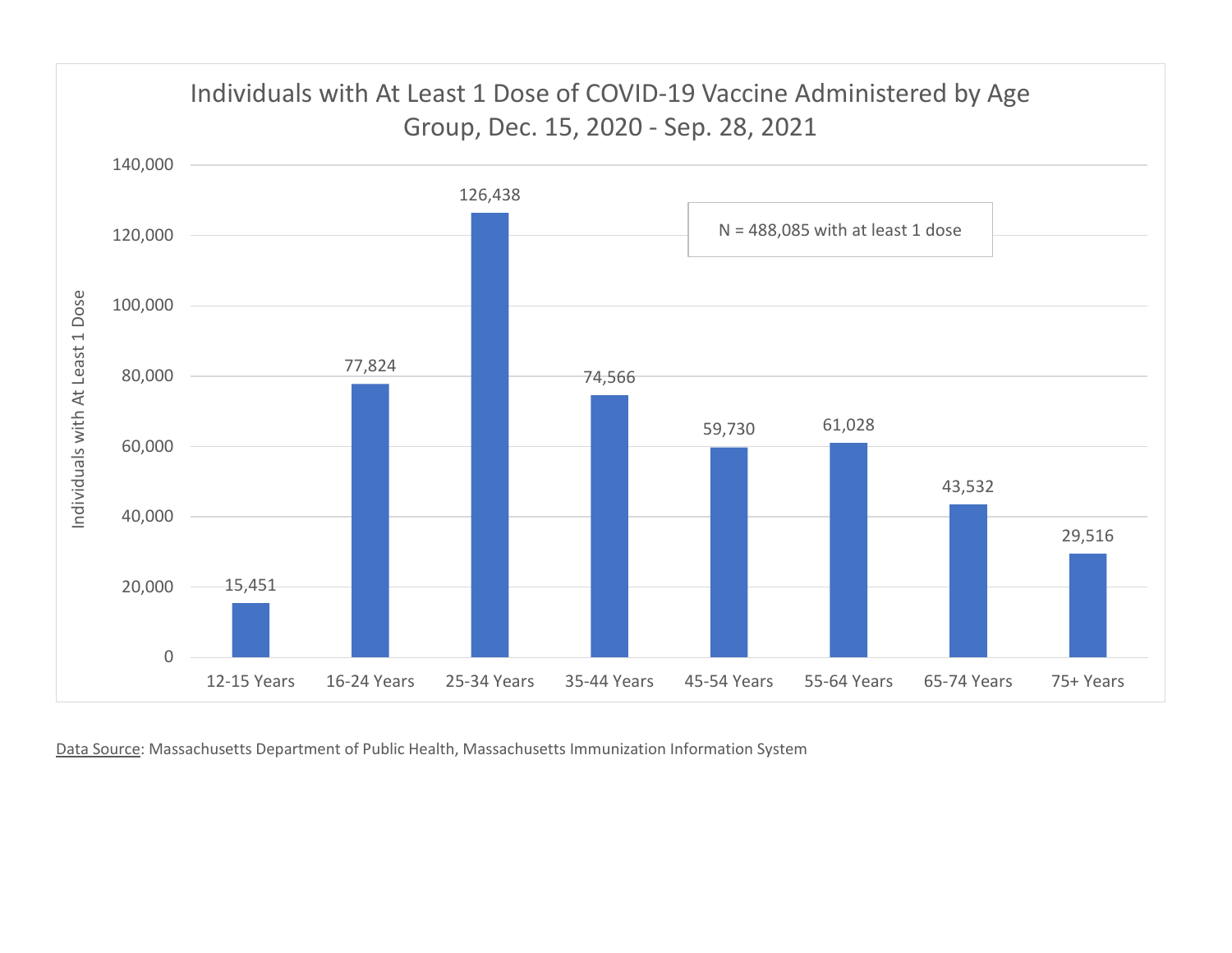

In accordance with CDC practices, BPHC has capped the percent of population coverage metrics at 99.9%. These metrics could be greater than 99.9% for multiple reasons, including census denominator data not including all individuals that currently reside in the county (e.g., part time residents) or potential data reporting errors. Estimates may change as new data are made available.

Percentage of overall Boston population with at least 1 dose = 71.8%.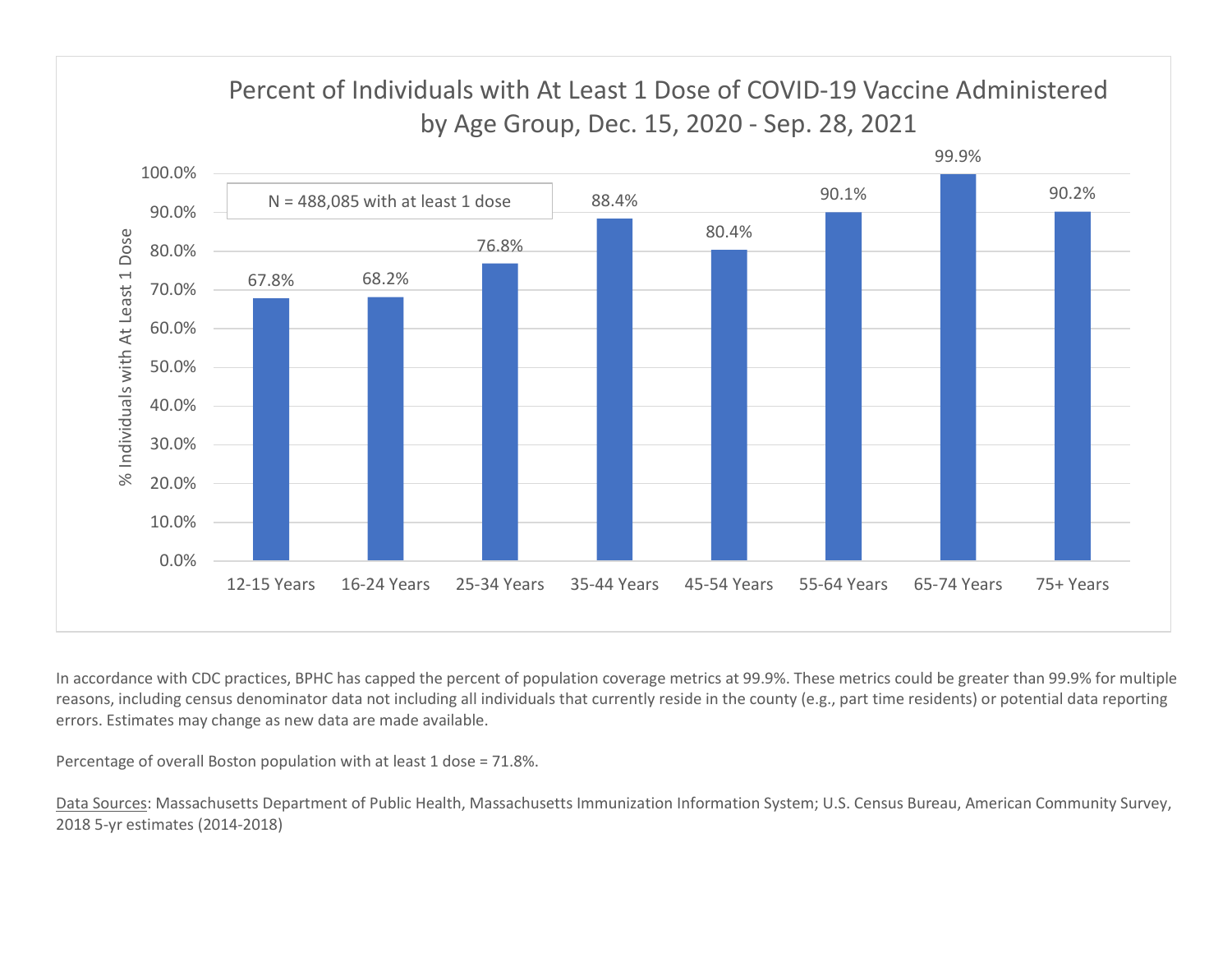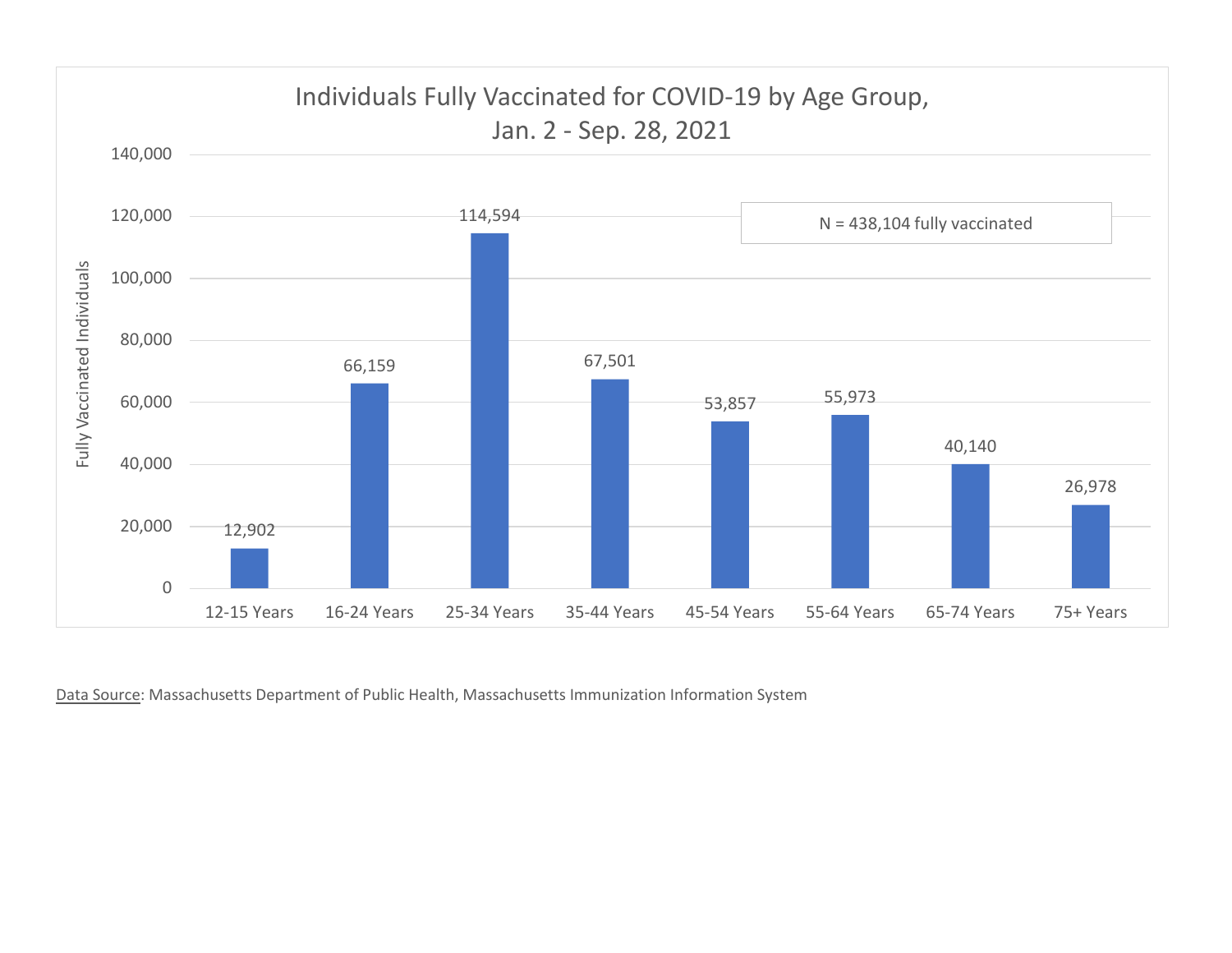

Percentage of overall Boston population fully vaccinated = 64.5%.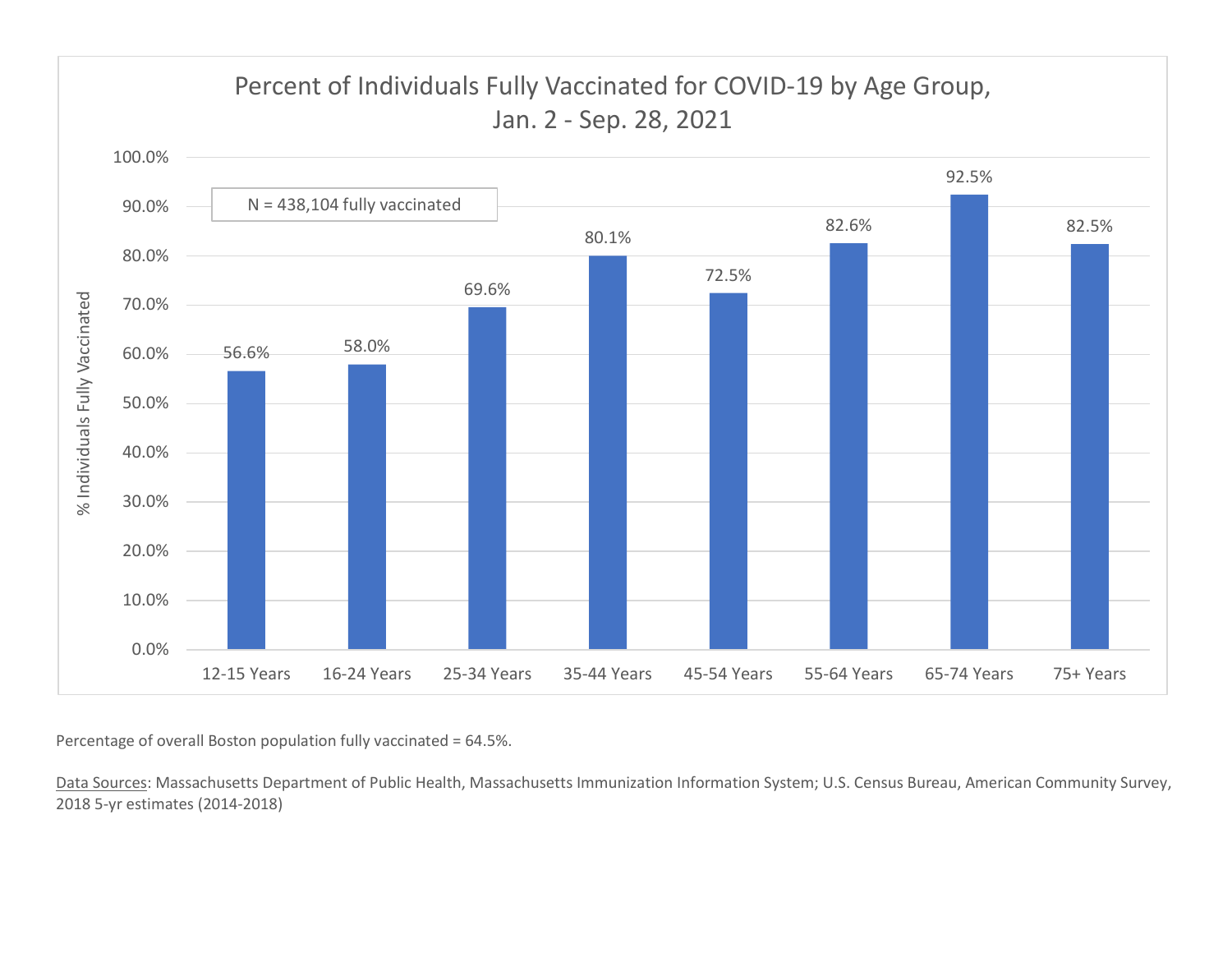

Asian/PI = Asian, Native Hawaiian, and Pacific Islander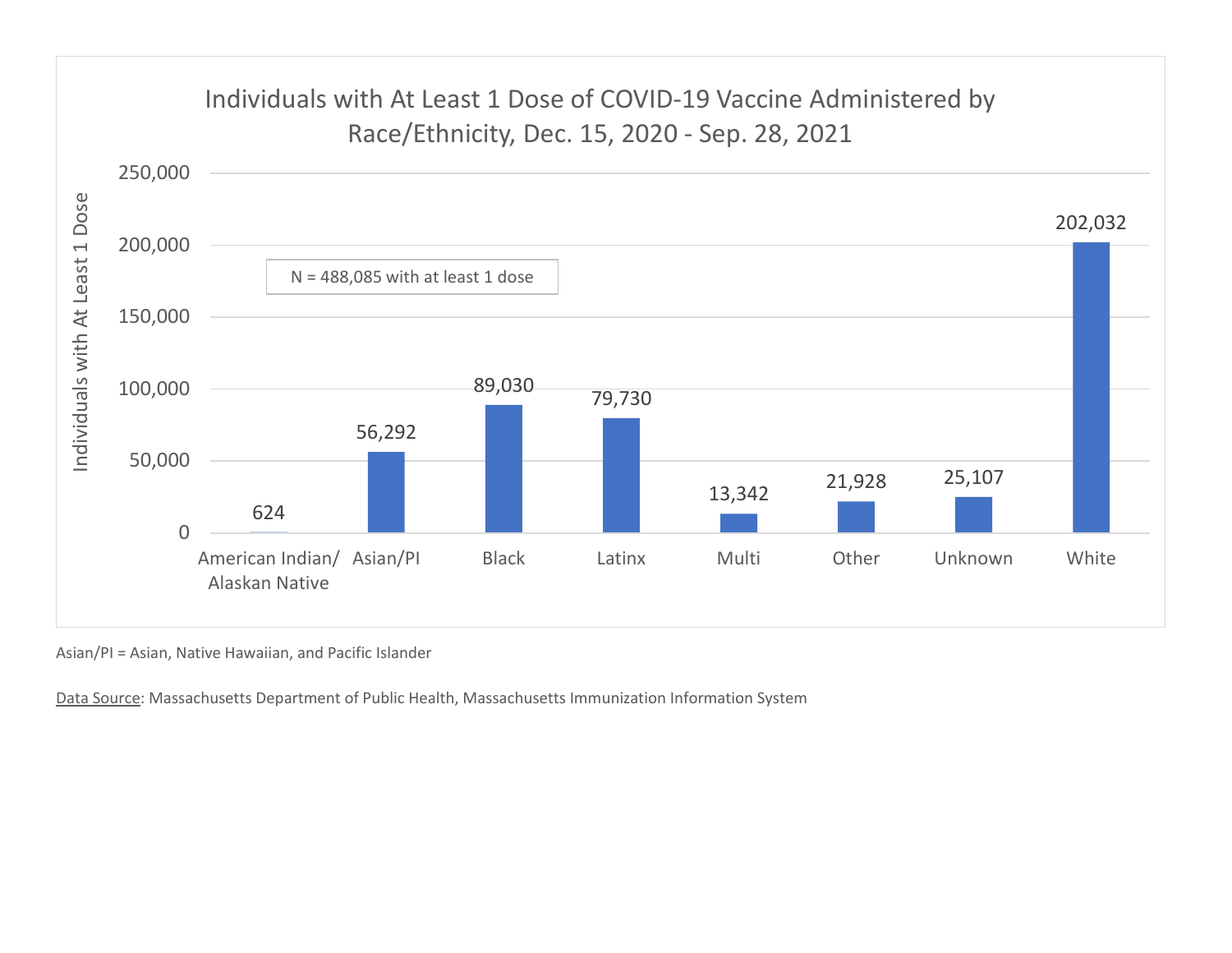

Asian/PI = Asian, Native Hawaiian, and Pacific Islander

\* Varies from Total N of Individuals with At Least 1 Dose (488,085) because data for residents who identify as Multiracial, Other, or Unknown are not included in this chart due to lack of comparable population data.

Percentage of overall Boston population with at least 1 dose = 71.8%.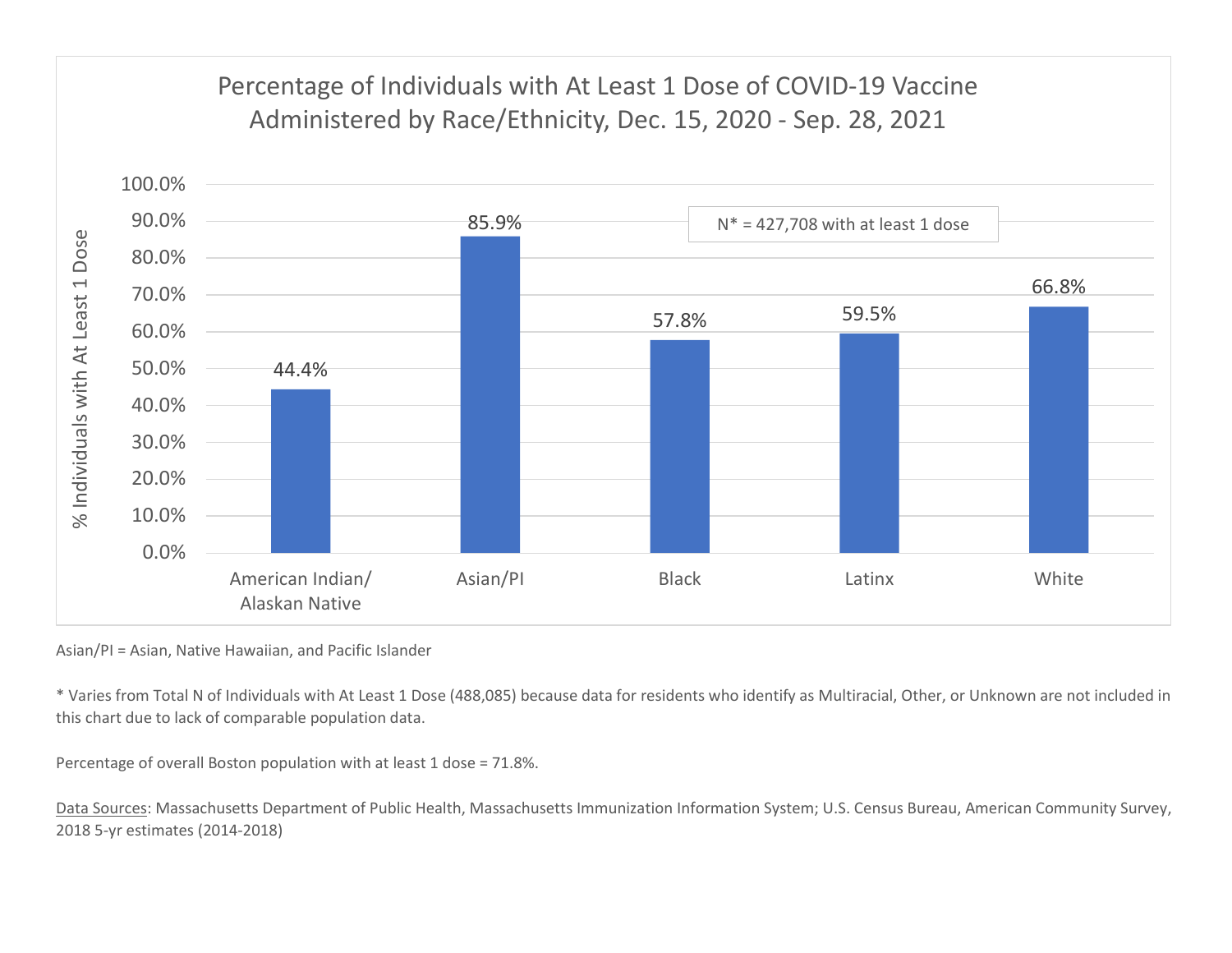

Asian/PI = Asian, Native Hawaiian, and Pacific Islander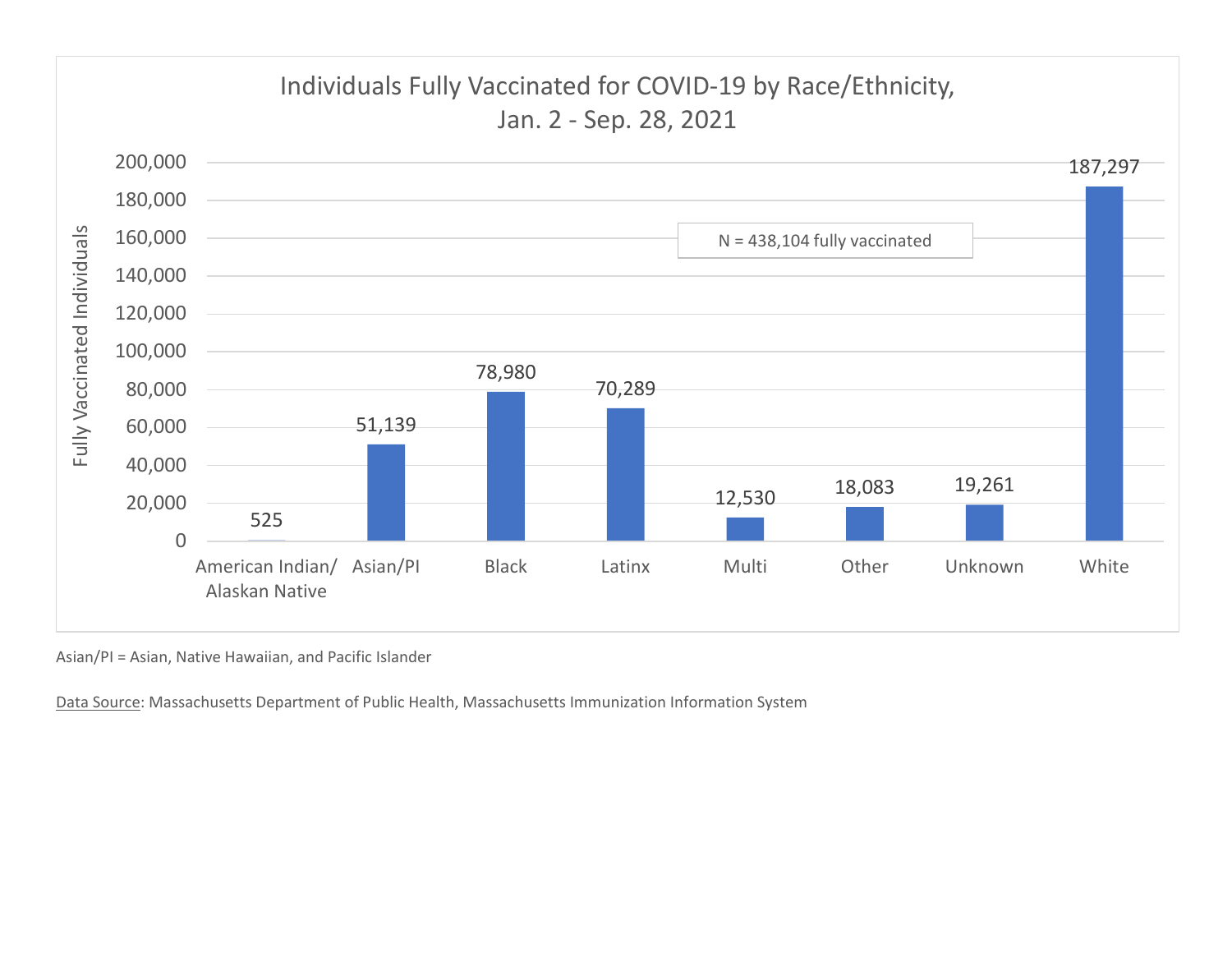

Asian/PI = Asian, Native Hawaiian, and Pacific Islander

\* Varies from Total N of Fully Vaccinated Individuals (438,104) because data for residents who identify as Multiracial, Other, or Unknown are not included in this chart due to lack of comparable population data.

Percentage of overall Boston population fully vaccinated = 64.5%.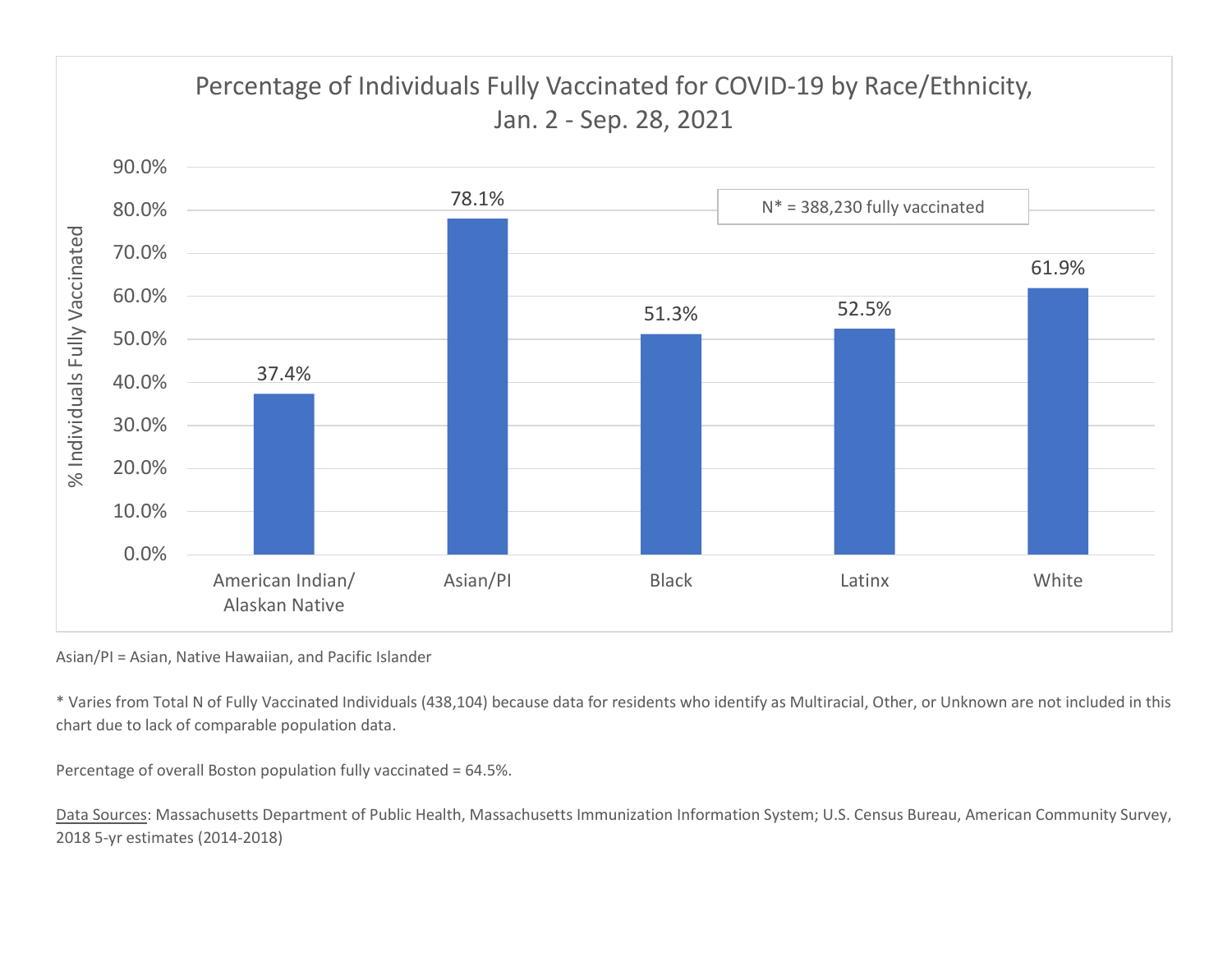

BB/BH/DT/NE/WE = Back Bay/Beacon Hill/Downtown/North End/West End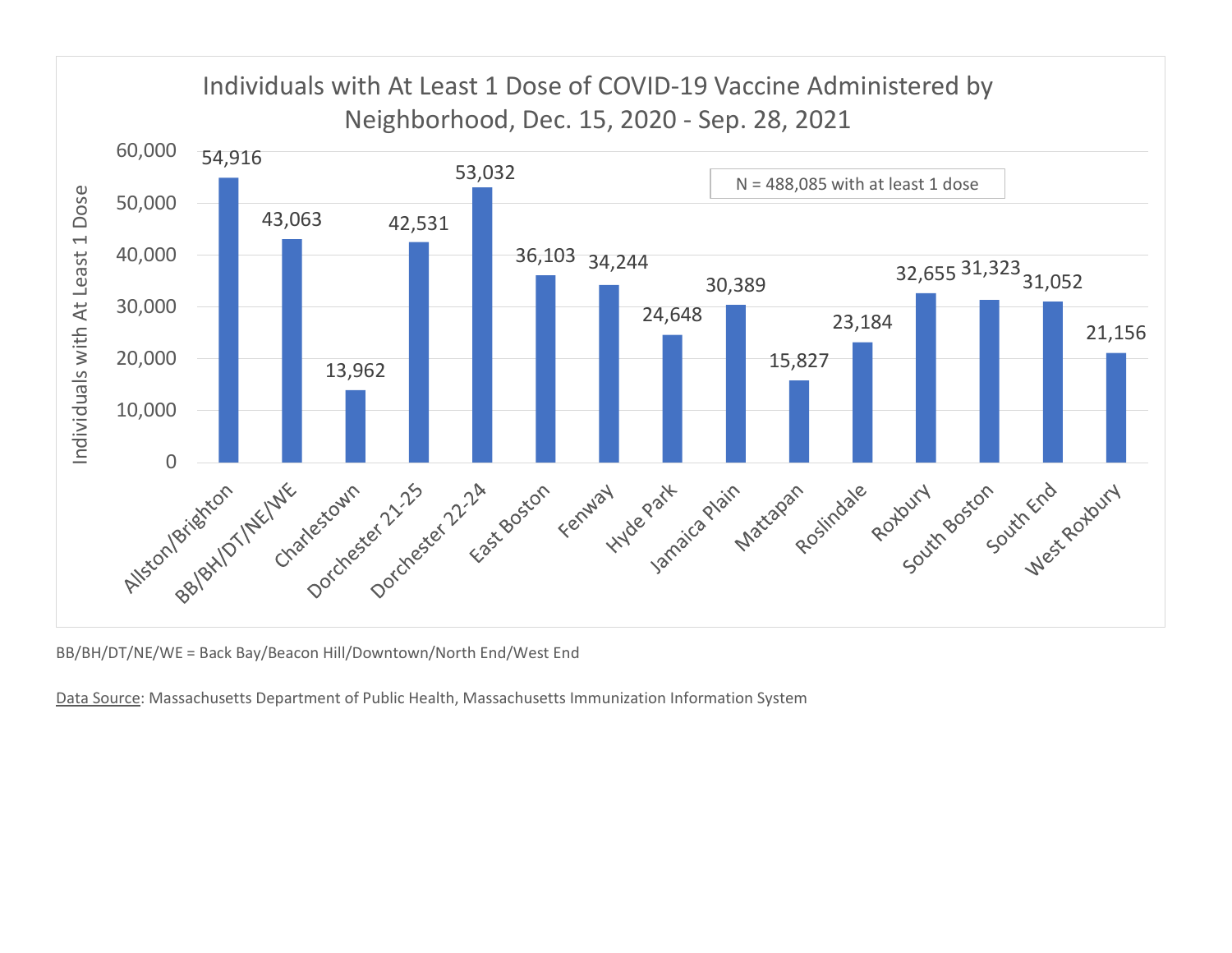

BB/BH/DT/NE/WE = Back Bay/Beacon Hill/Downtown/North End/West End

Percentage of overall Boston population with at least 1 dose = 71.8%.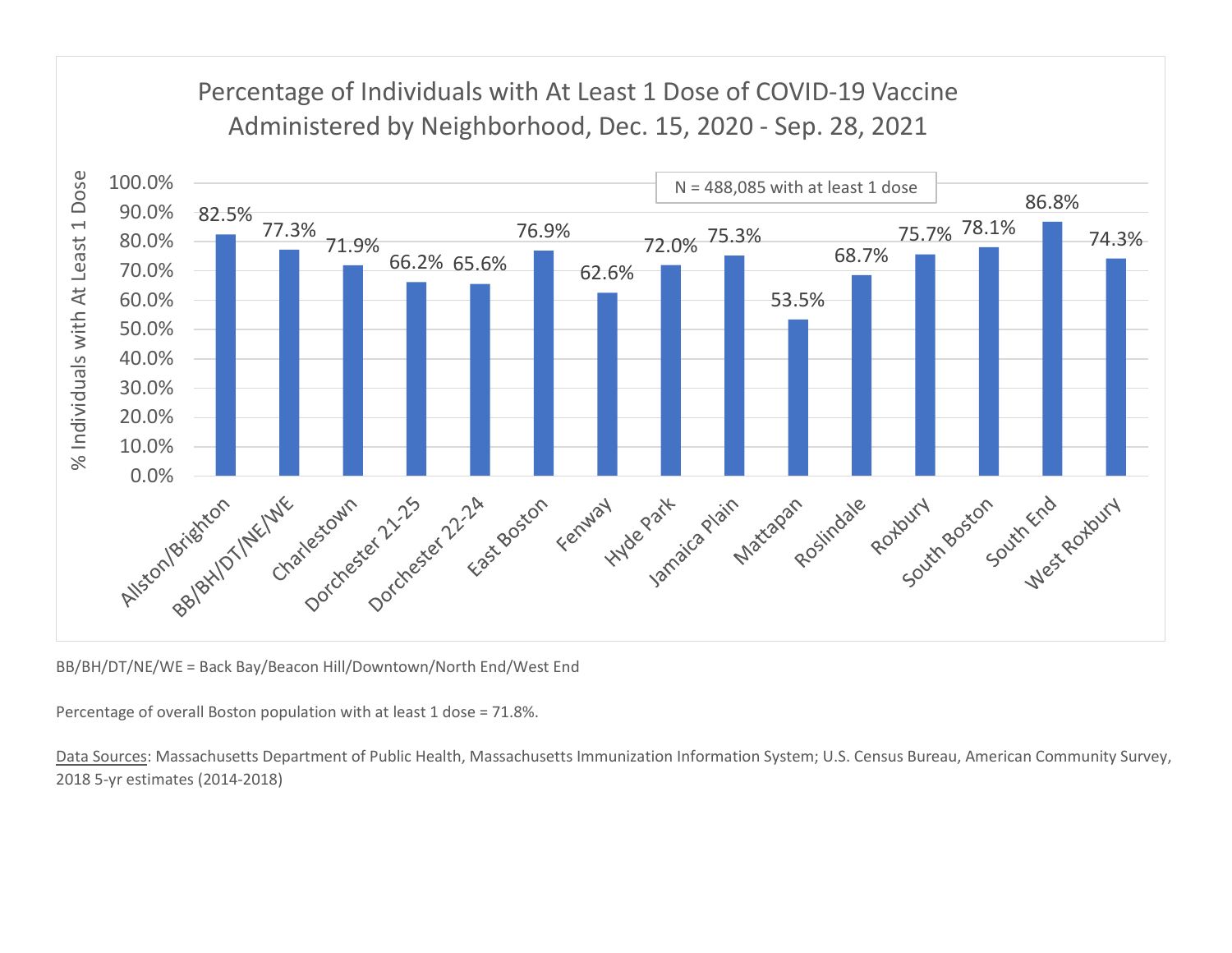

BB/BH/DT/NE/WE = Back Bay/Beacon Hill/Downtown/North End/West End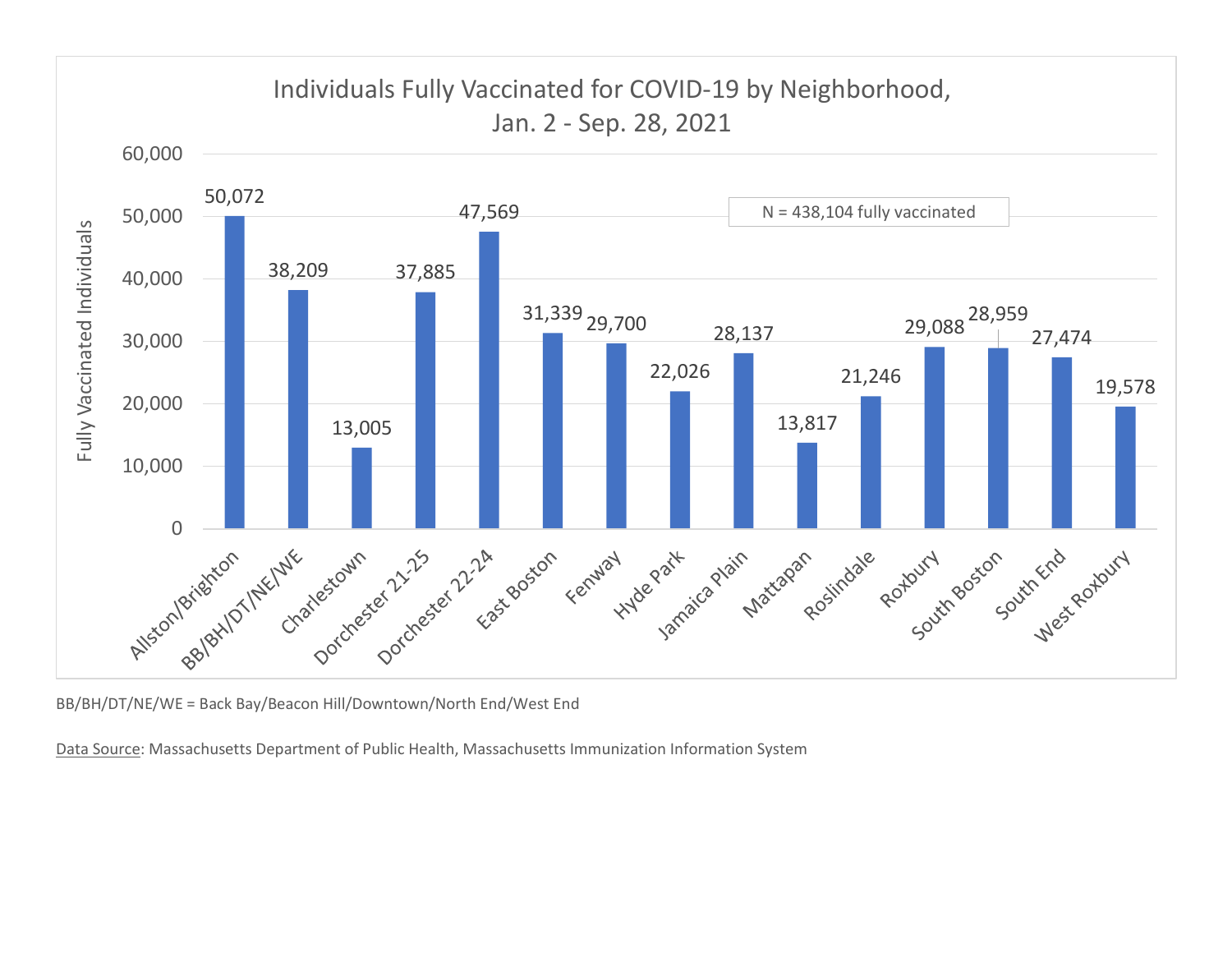

BB/BH/DT/NE/WE = Back Bay/Beacon Hill/Downtown/North End/West End

Percentage of overall Boston population fully vaccinated = 64.5%.